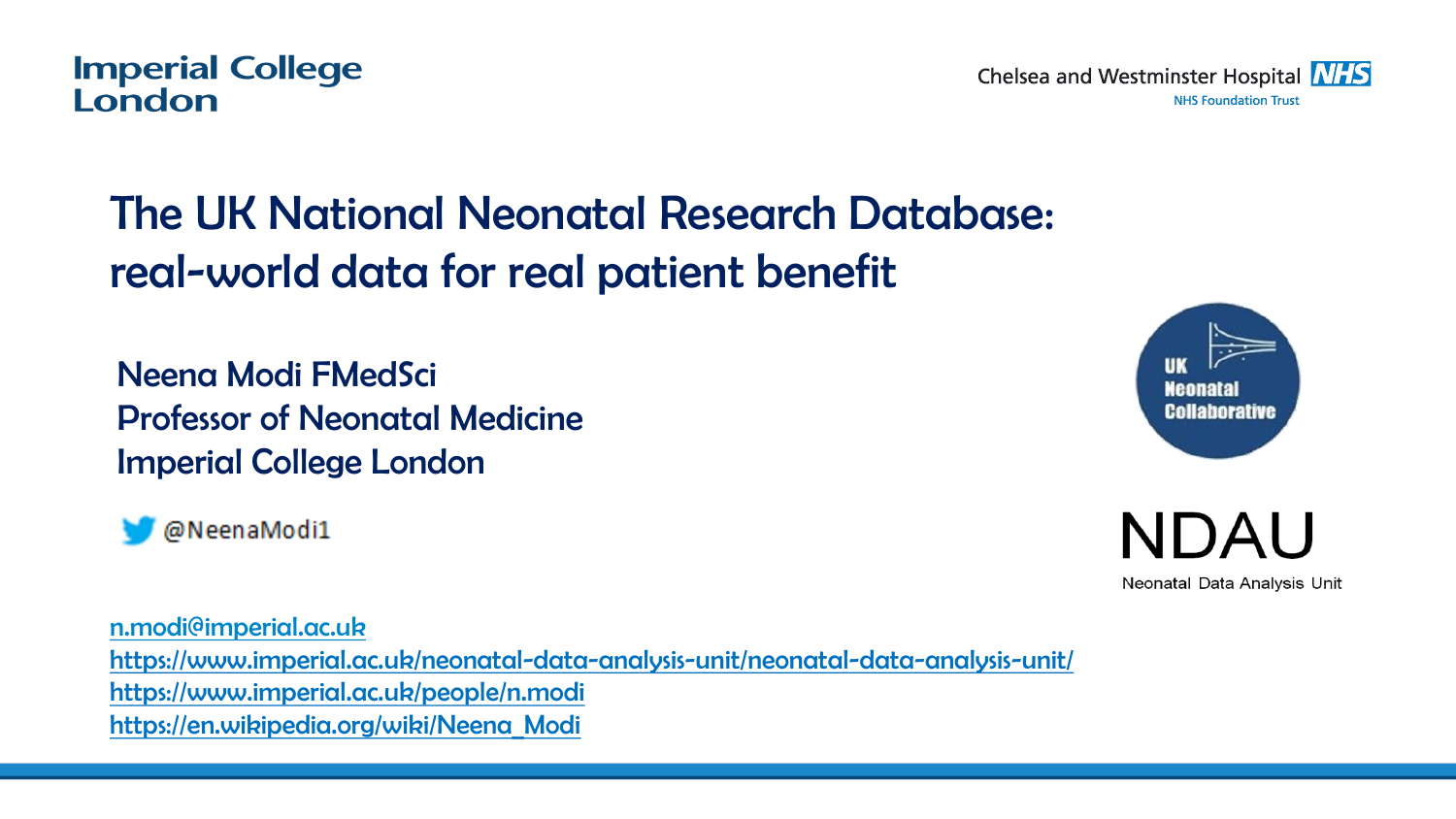# Our goal

#### **Neonatal Medicine Research Group**

Who we are  $\Box$  Our research  $\Box$  Neonatal Data Analysis Unit  $\Box$  The Neonatal Update: the science of newborn care  $\Box$  Contact us



Supporting UK Neonatal Units, Networks and NHS Trusts to improve the quality of care for newborns through research



ndau@imperial.ac.uk r.colauhoun@imperial.ac.uk

To harness the power of real-world clinical data to reduce uncertainties in clinical practice, and improve healthcare, health services and the life-long health of babies admitted to neonatal units

https://www.imperial.ac.uk/neonatal-data-analysis-unit/neonatal-data-analysis-unit/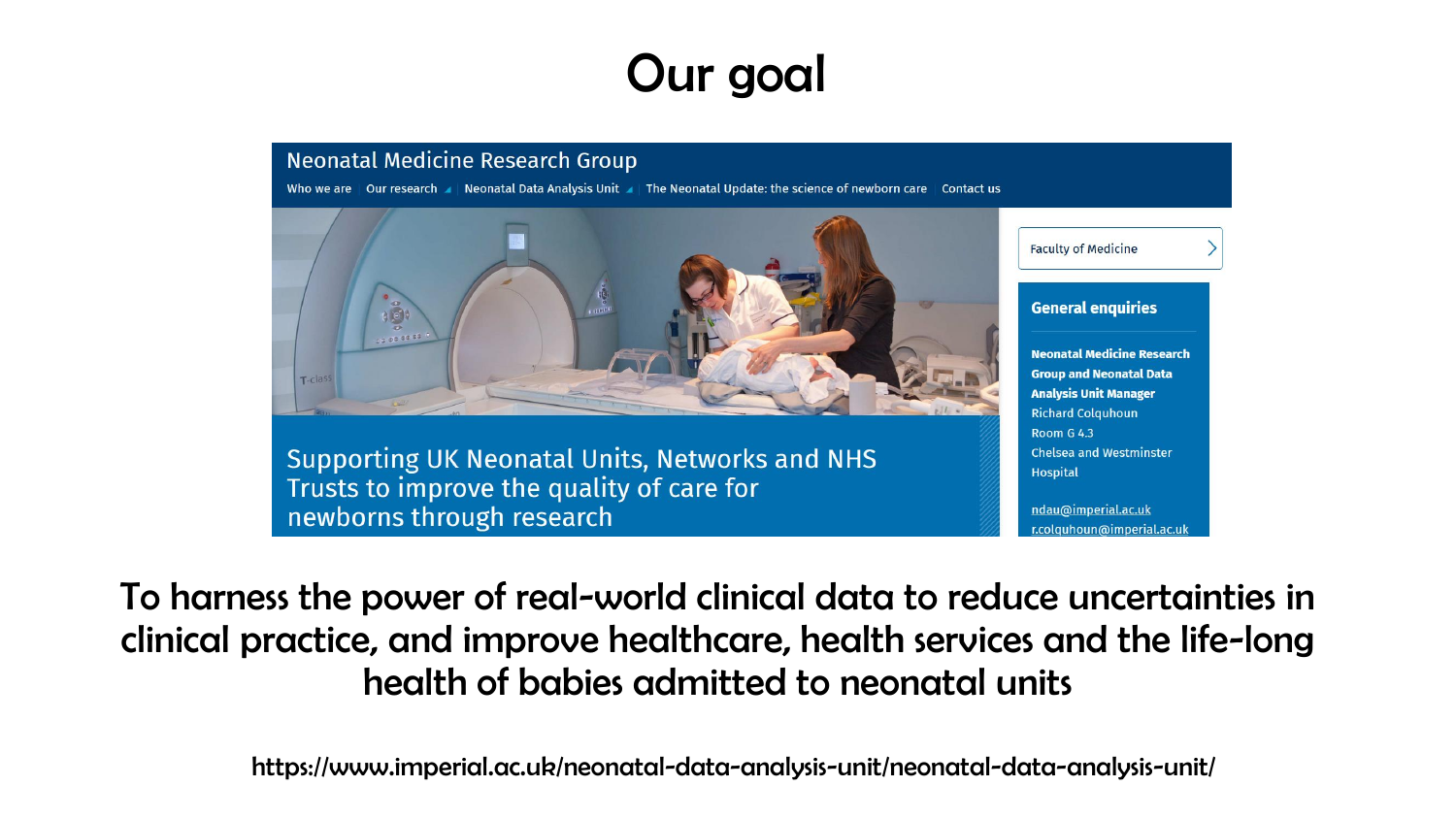# NHS neonatal units









- Admit all sick and very preterm babies
- 200 neonatal units in England, Scotland, Wales, and Northern Ireland
- 80-100,000 patients admitted each year (10- 15% of all UK births)
- Deliver care as Operational Clinical **Networks**
- Three levels of neonatal unit: Intensive Care; Local; Special Care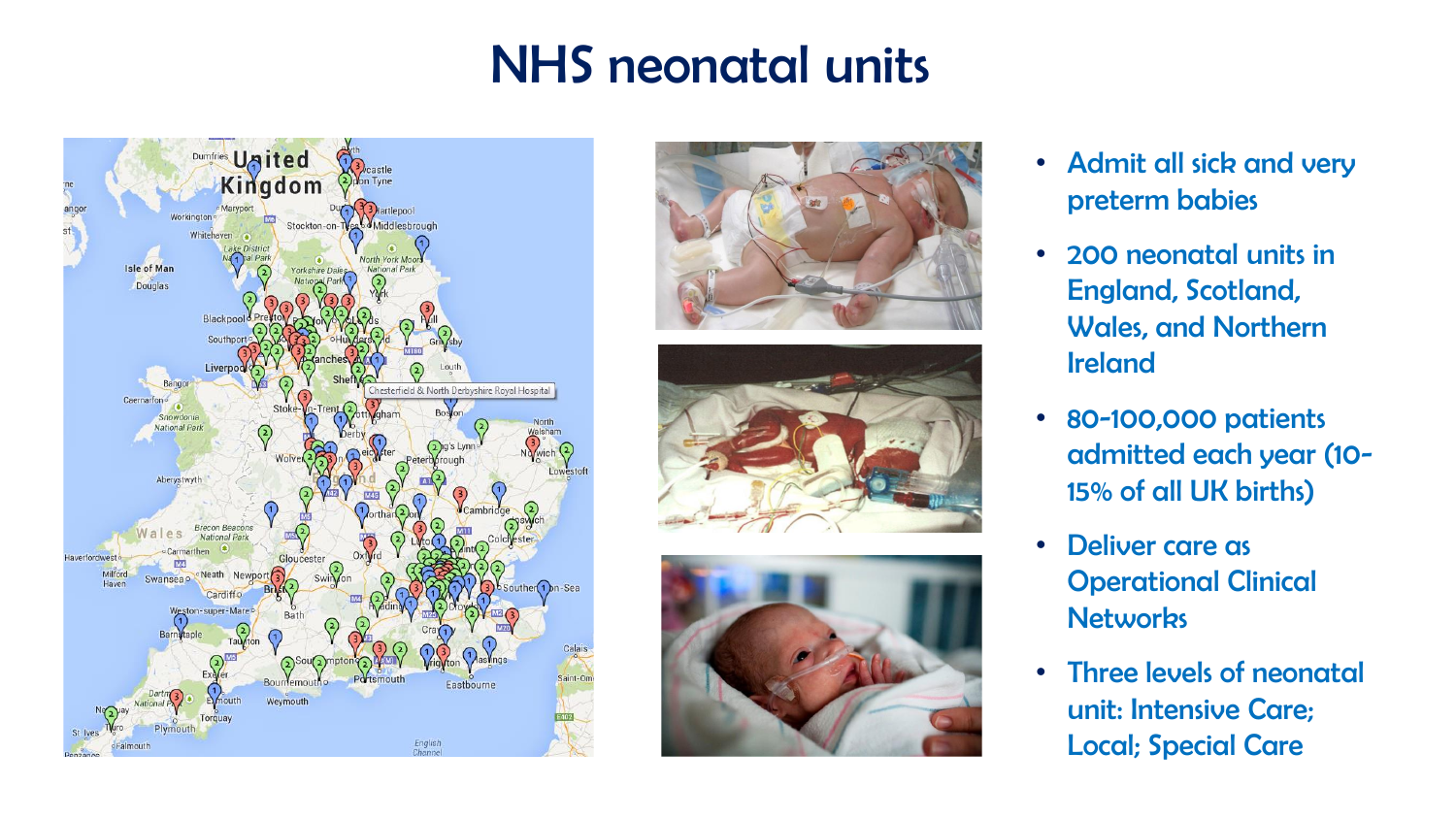### National Neonatal Research Database

- An award-winning National Data Asset
- Established in 2007 though collaborative effort
- Based on the principle that clinical data should be recorded once and are a valuable resource to improve patient care in a variety of ways
- Contains a defined set of clinical data (the Neonatal Data Set, an approved NHS Information Standard) extracted at regular intervals from the electronic patient records of all admissions to neonatal units in England, Wales and Scotland (Northern Ireland set to join in 2022)
- Contains demographic data, daily treatments, procedures, diagnoses and outcomes, recorded throughout the in-patient stay

## **Excellence in Patient Care Awards 2018**

**The National Neonatal Research Database Team** Innovation award

For outstanding dinical activity that contributes to excellent patient care in an innovative and. fanward-thinking way

Marien

**Professor Jone Dogre, President** 

**Royal College** of Physicians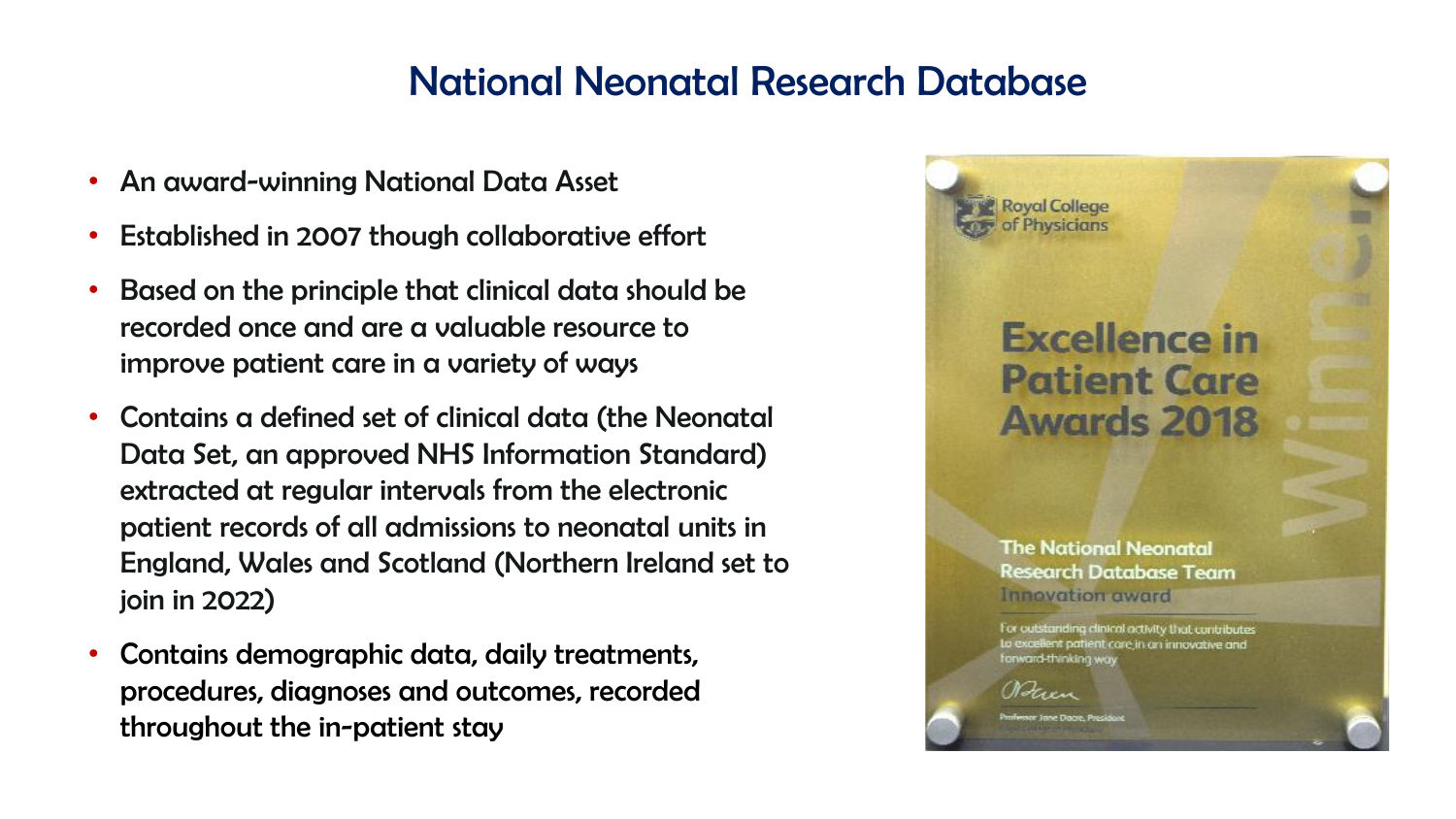### The UK National Neonatal Research Database

"If you cannot measure it, you cannot improve it"

- UK Research Ethics Committee approved dynamic, longitudinal database
- The basis of "cradle to grave" patient-level data
- Oversight by a steering committee with wide stakeholder representation, including parents
- To-date contains information on over a million infants and contributes to ~£28 million of funded research and research units
- Shows it is possible to replace labourintensive, expensive collections with a single data source for multiple purposes, an approach now recommended for translation throughout the NHS

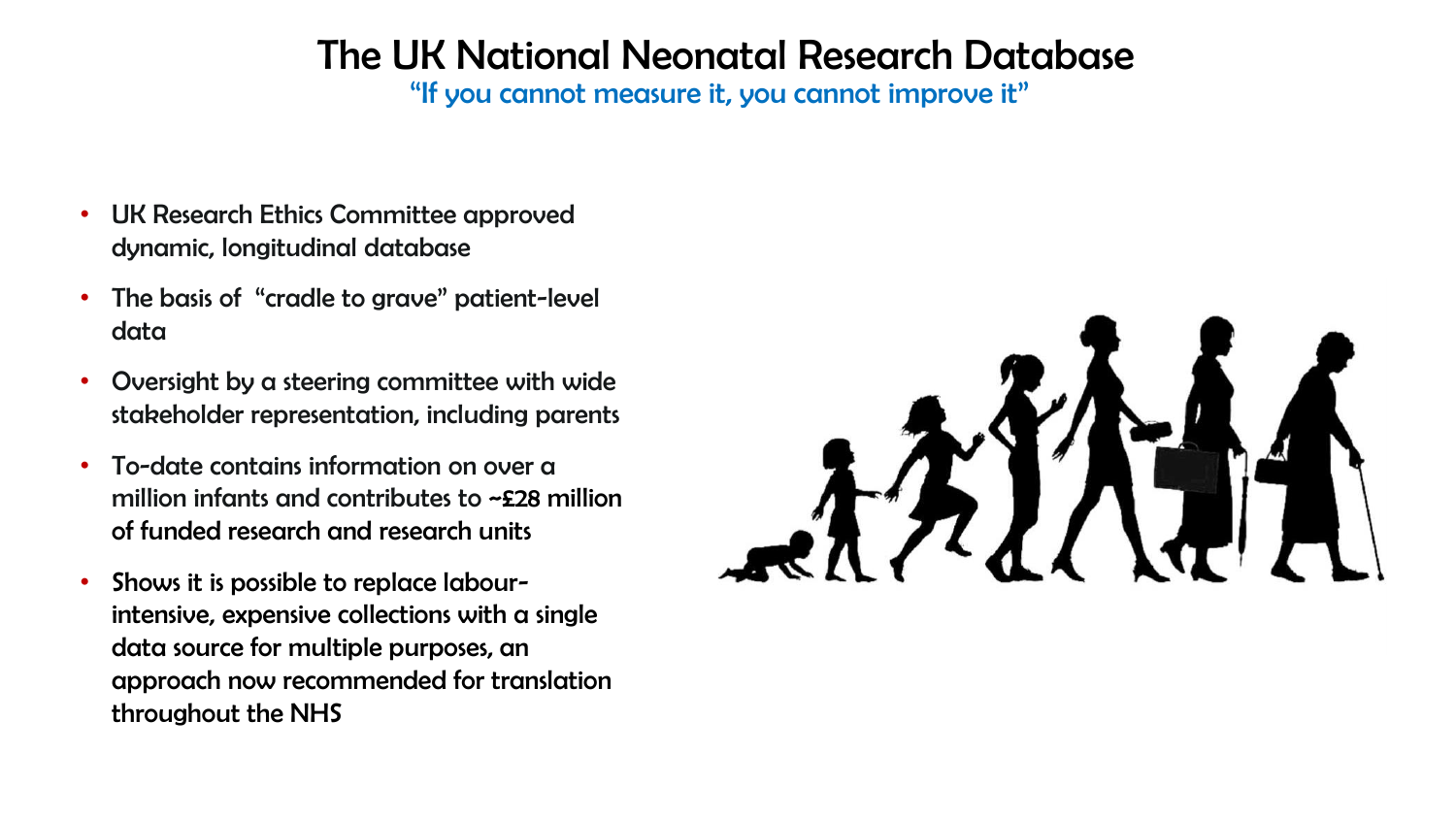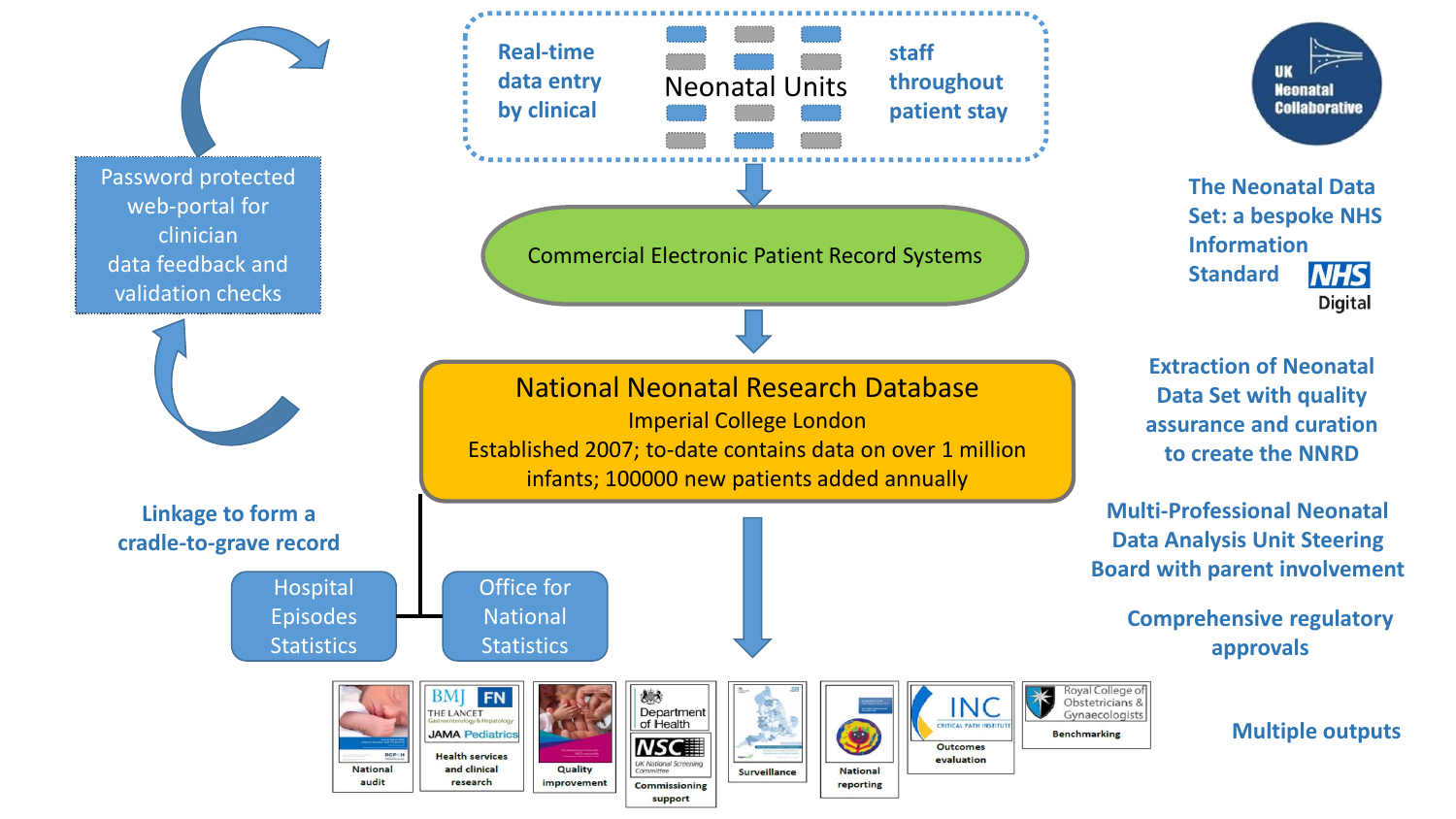## NNRD contributions to patient benefit

#### Health services

- High-profile NHS maternity investigations (e.g. Morecambe Bay 2015; East Sussex 2018)
- Improved preterm outcomes in high volume neonatal units (BMJ Open 2014), with 1:1 nursing care (Arch Dis Child 2016), and following a national neonatal services reorganisation into managed clinical networks (BMJ 2012)
- Reduced preterm mortality and severe brain injury with birth in specialised hospitals (BMJ 2019)
- Measurement of adherence to care standards (National Audit Programmes; from 2007)

#### National policy

- Department of Health quantification of neonatal brain injuries over time (from 2017)
- Data to support the introduction of enhanced parental leave for parents of babies requiring intensive care (2019)

#### Health care

- US Food and Drug Administration study to support newborn medicines development (current)
- Largest global study (90,000 infants) of preterm weight gain facilitating improved growth monitoring (Lancet Child Adolesc Health 2021)
- Identification of best feeding practice for babies with brain injury (Lancet Child Adolesc Health 2021)
- Fall in very preterm admissions among most deprived socio-economic groups during COVID lockdown (BMJ Open 2021)
- North-south England variation in preterm mortality (Arch Dis Child 2017)
- Protection against necrotising enterocolitis from early feeding with own mothers' milk (Lancet Gastroenterol Hepatol 2017)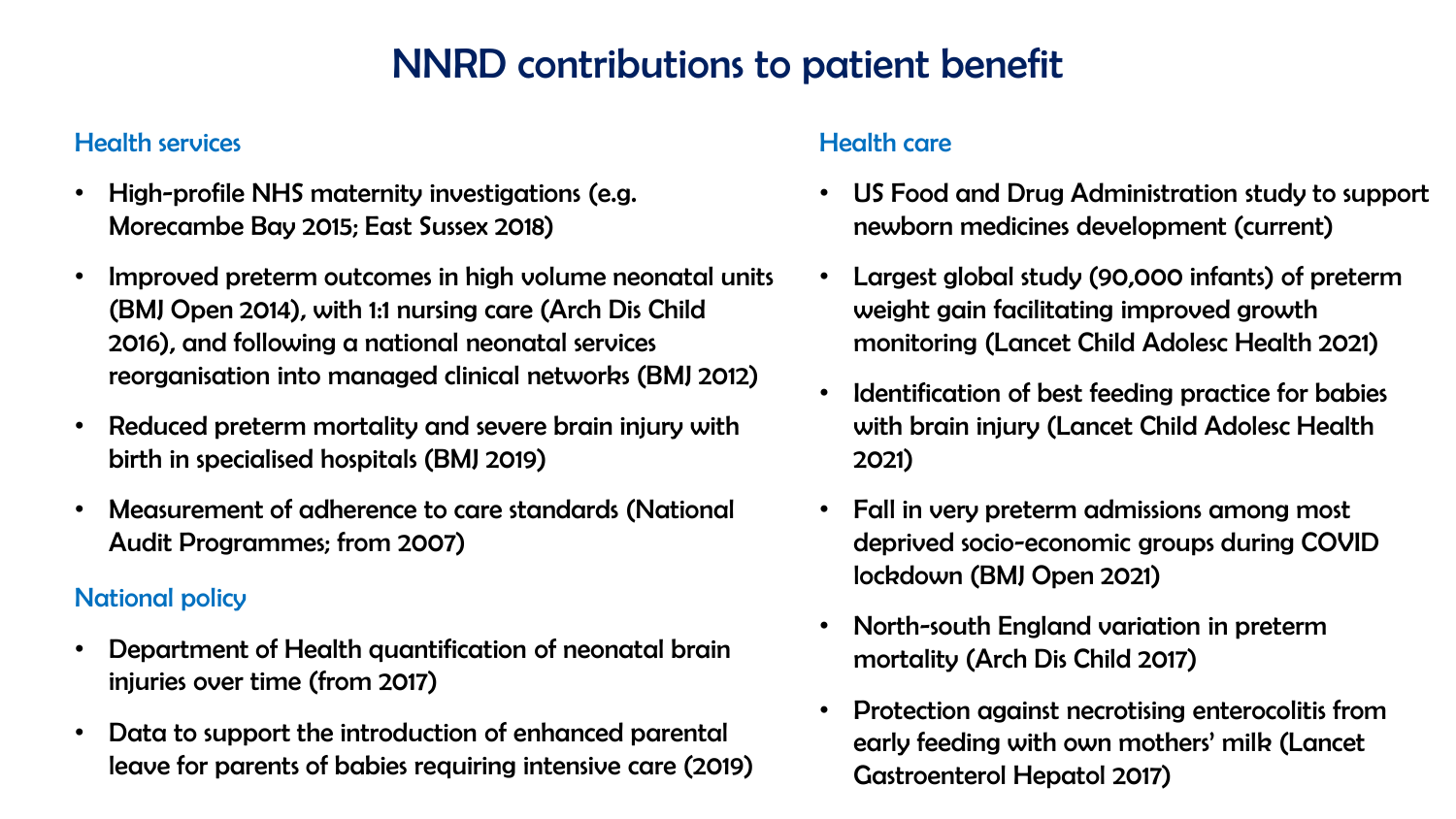

- The Health Data Research Hub for Real World Evidence in the UK
- One of seven pioneering UK data hubs



• First European March of Dimes Prematurity Research Centre, joining five in the US



• Department of Health funded Maternal and Neonatal Policy Research Unit

## Ongoing and planned developments

- NNRD-AI: state-of-the-art data curation for data science, AI and machine learning applications
- NNRD-DigitalTwin: a version containing synthetic data for use without patient confidentiality issues
- NNRD-Clinical Trials: data-enabled, efficient, cost-effective, rapid, randomised controlled trials
- Linkage to other datasets: e.g. maternity data (Mother and Baby Data Hub)
- Linkage to sample collections: e.g. genomic data, and incorporation of physiological monitoring, imaging and laboratory data
- Consent-to-contact register (to improve access to research)
- NNRD-Preterm: One of the world's largest longitudinal preterm birth cohorts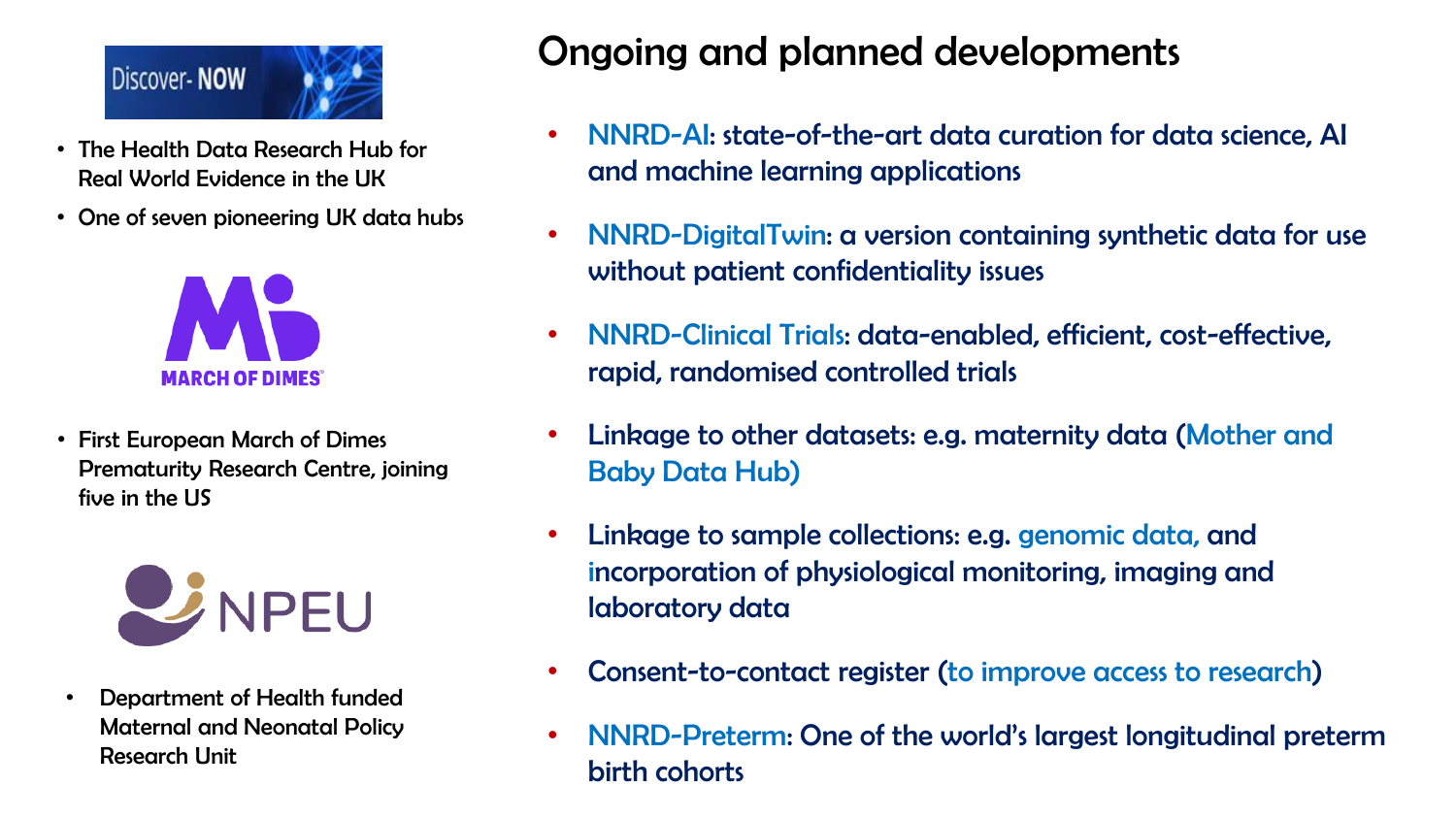## eNewborn

## an International Neonatal Research Database

<https://www.imperial.ac.uk/neonatal-data-analysis-unit/enewborn/>

Established with start-up funding from the Imperial Biomedical Research Centre, Bayer and Chiesi International



## eNewborn

**An International Neonatal Research Database** 

For more information, please go to our [website](https://www.imperial.ac.uk/neonatal-data-analysis-unit/enewborn/) or email [enewborn@imperial.ac.uk](mailto:enewborn@imperial.ac.uk)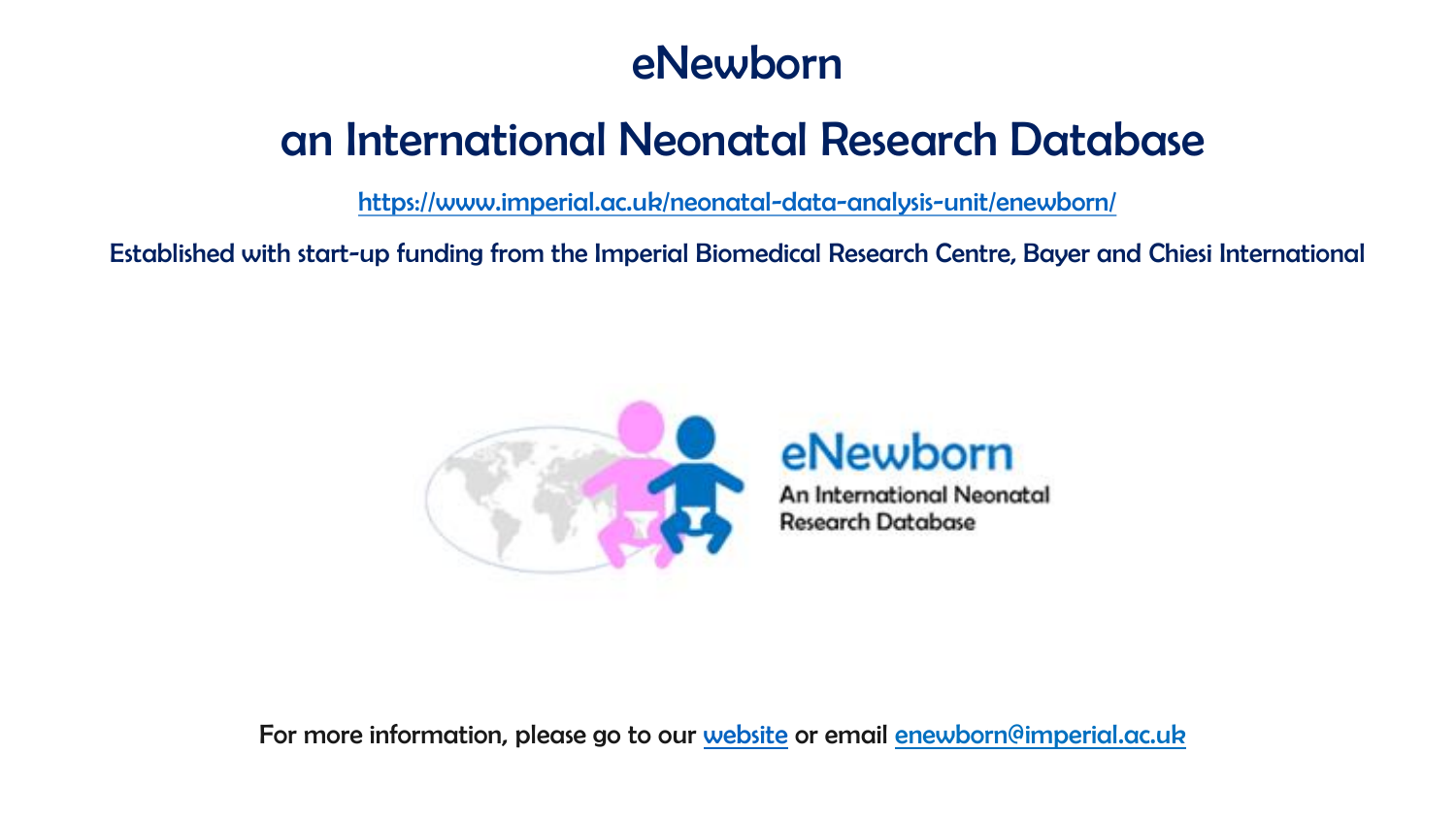## eNewborn

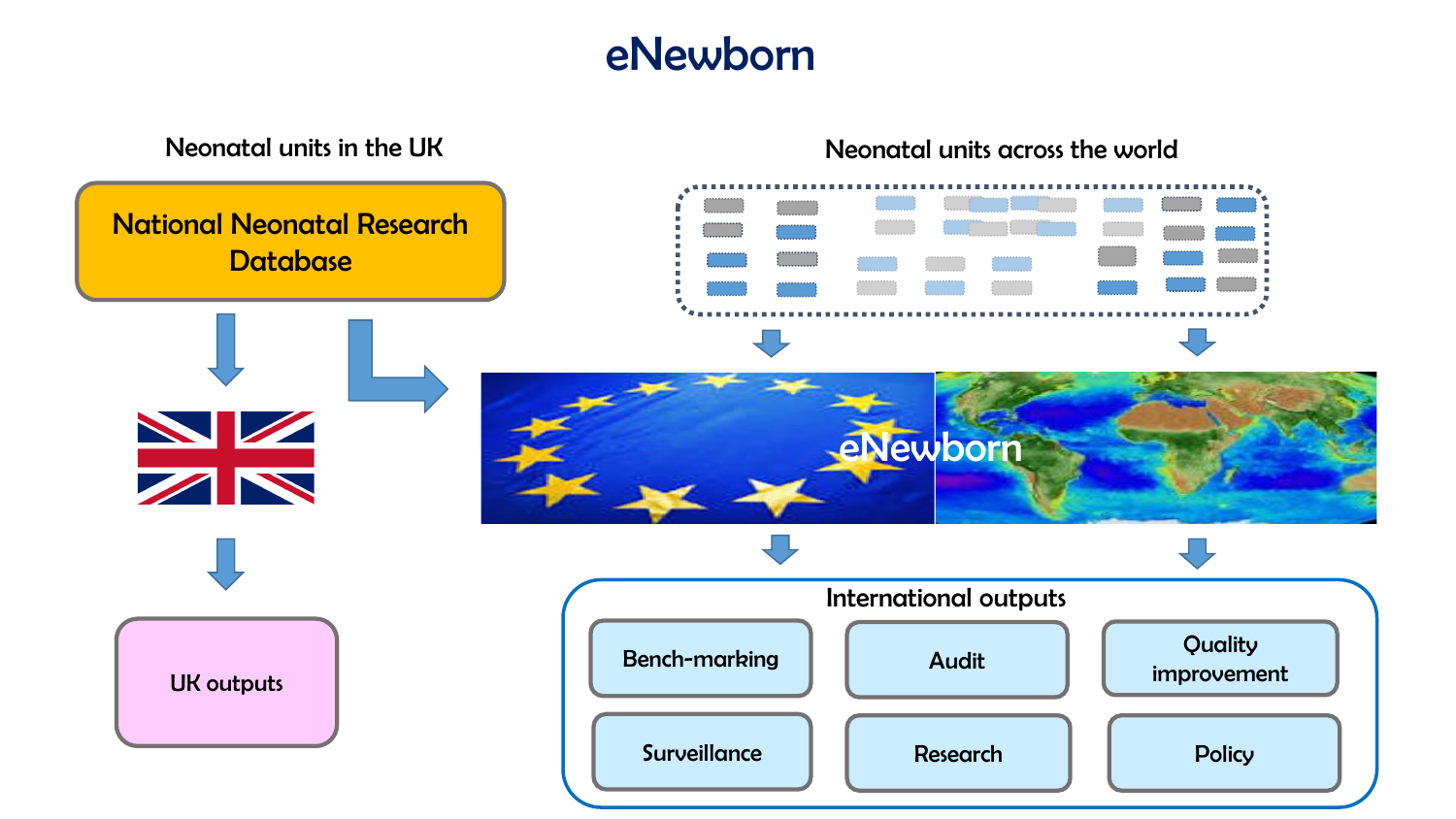

### Impacts

- Multiple benefits across the patient benefit pathway
- Strong public-patient trust in health data research

### **Opportunities**

- Linkage to health and non-health datasets
- Technical data-handling advances
- International collaboration

## **Challenges**

- Fragmented NHS (across providers and 4 nations)
- NHS-research divide (regulatory and operational)
- Infrastructure and development resourcing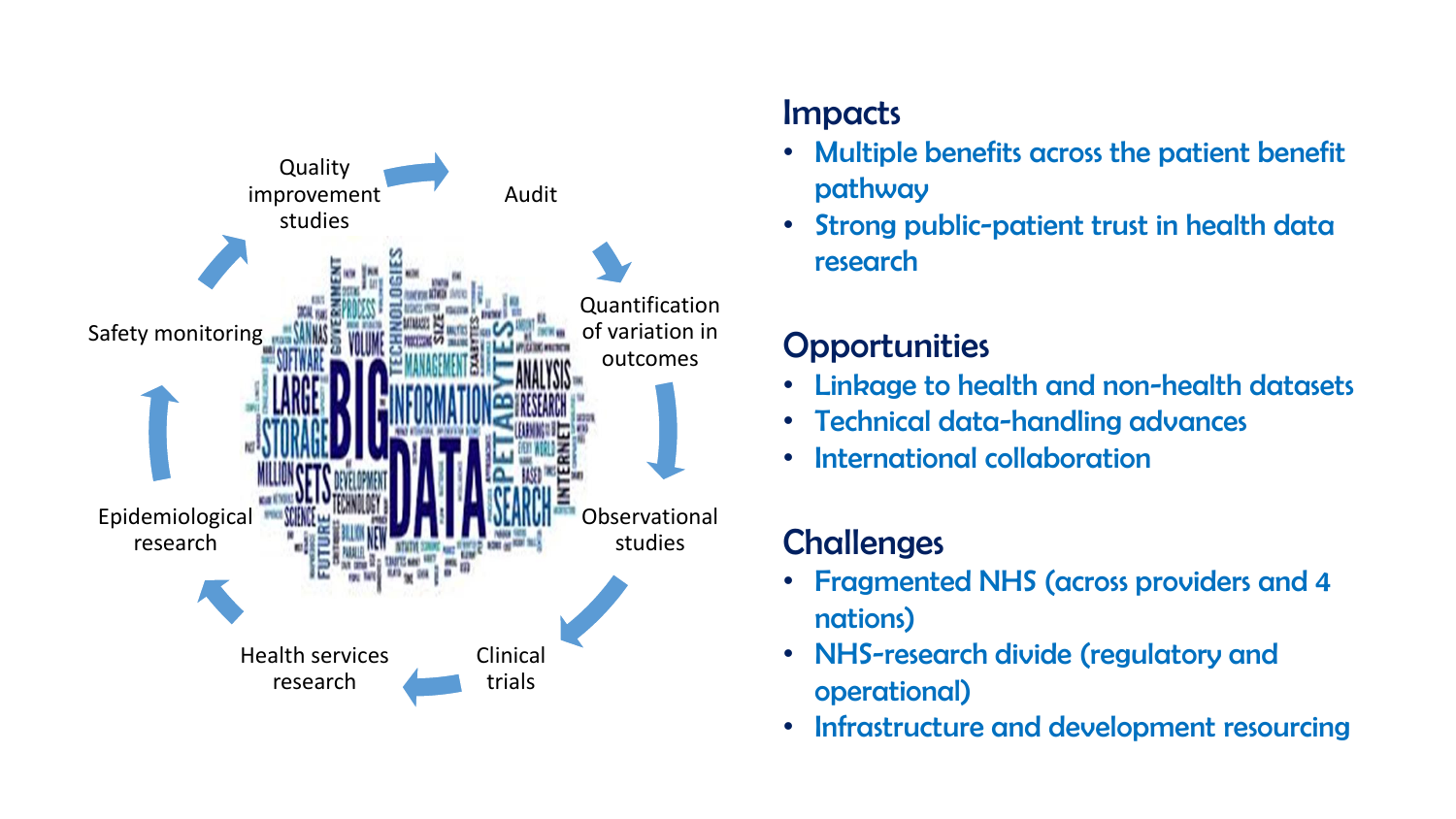Accessing the National Neonatal Research Database through the Health Data Research UK Gateway